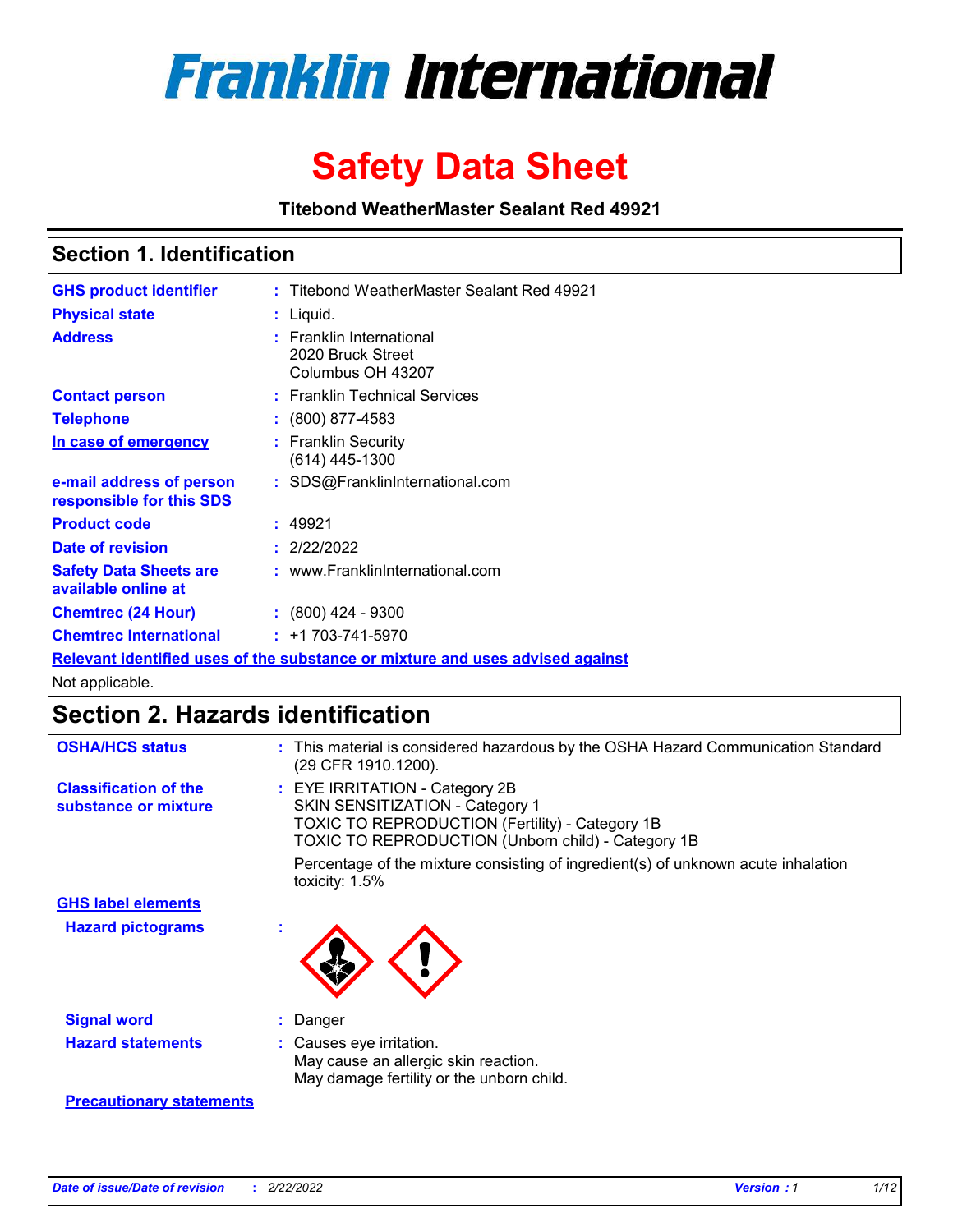### **Section 2. Hazards identification**

| <b>Prevention</b>                          | : Obtain special instructions before use. Do not handle until all safety precautions have<br>been read and understood. Wear protective gloves. Wear eye or face protection.<br>Wear protective clothing. Avoid breathing vapor. Wash hands thoroughly after handling.<br>Contaminated work clothing must not be allowed out of the workplace.                                                        |
|--------------------------------------------|------------------------------------------------------------------------------------------------------------------------------------------------------------------------------------------------------------------------------------------------------------------------------------------------------------------------------------------------------------------------------------------------------|
| <b>Response</b>                            | : IF exposed or concerned: Get medical attention. IF ON SKIN: Wash with plenty of<br>soap and water. Wash contaminated clothing before reuse. If skin irritation or rash<br>occurs: Get medical attention. IF IN EYES: Rinse cautiously with water for several<br>minutes. Remove contact lenses, if present and easy to do. Continue rinsing. If eye<br>irritation persists: Get medical attention. |
| <b>Storage</b>                             | : Store locked up.                                                                                                                                                                                                                                                                                                                                                                                   |
| <b>Disposal</b>                            | : Dispose of contents and container in accordance with all local, regional, national and<br>international regulations.                                                                                                                                                                                                                                                                               |
| <b>Hazards not otherwise</b><br>classified | : Product generates methanol during cure.                                                                                                                                                                                                                                                                                                                                                            |
|                                            |                                                                                                                                                                                                                                                                                                                                                                                                      |

## **Section 3. Composition/information on ingredients**

| <b>Substance/mixture</b><br>Mixture                  |               |                     |
|------------------------------------------------------|---------------|---------------------|
| <b>Ingredient name</b>                               | $\frac{9}{6}$ | <b>CAS number</b>   |
| 3-aminopropyltriethoxysilane<br>Dibutyltin dilaurate | ≤3<br>$≤0.3$  | 919-30-2<br>77-58-7 |

Any concentration shown as a range is to protect confidentiality or is due to batch variation.

**There are no additional ingredients present which, within the current knowledge of the supplier and in the concentrations applicable, are classified as hazardous to health or the environment and hence require reporting in this section.**

**Occupational exposure limits, if available, are listed in Section 8.**

### **Section 4. First aid measures**

| <b>Description of necessary first aid measures</b> |                                                                                                                                                                                                                                                                                                                                                                                                                                                                                                                                                                                                                                                                                                                                                                           |  |  |  |
|----------------------------------------------------|---------------------------------------------------------------------------------------------------------------------------------------------------------------------------------------------------------------------------------------------------------------------------------------------------------------------------------------------------------------------------------------------------------------------------------------------------------------------------------------------------------------------------------------------------------------------------------------------------------------------------------------------------------------------------------------------------------------------------------------------------------------------------|--|--|--|
| <b>Eye contact</b>                                 | : Immediately flush eyes with plenty of water, occasionally lifting the upper and lower<br>eyelids. Check for and remove any contact lenses. Continue to rinse for at least 10<br>minutes. If irritation persists, get medical attention.                                                                                                                                                                                                                                                                                                                                                                                                                                                                                                                                 |  |  |  |
| <b>Inhalation</b>                                  | : Remove victim to fresh air and keep at rest in a position comfortable for breathing. If<br>not breathing, if breathing is irregular or if respiratory arrest occurs, provide artificial<br>respiration or oxygen by trained personnel. It may be dangerous to the person providing<br>aid to give mouth-to-mouth resuscitation. Get medical attention. If unconscious, place<br>in recovery position and get medical attention immediately. Maintain an open airway.<br>Loosen tight clothing such as a collar, tie, belt or waistband. In case of inhalation of<br>decomposition products in a fire, symptoms may be delayed. The exposed person may<br>need to be kept under medical surveillance for 48 hours.                                                       |  |  |  |
| <b>Skin contact</b>                                | : Wash with plenty of soap and water. Remove contaminated clothing and shoes. Wash<br>contaminated clothing thoroughly with water before removing it, or wear gloves.<br>Continue to rinse for at least 10 minutes. Get medical attention. In the event of any<br>complaints or symptoms, avoid further exposure. Wash clothing before reuse. Clean<br>shoes thoroughly before reuse.                                                                                                                                                                                                                                                                                                                                                                                     |  |  |  |
| <b>Ingestion</b>                                   | : Wash out mouth with water. Remove dentures if any. Remove victim to fresh air and<br>keep at rest in a position comfortable for breathing. If material has been swallowed and<br>the exposed person is conscious, give small quantities of water to drink. Stop if the<br>exposed person feels sick as vomiting may be dangerous. Do not induce vomiting<br>unless directed to do so by medical personnel. If vomiting occurs, the head should be<br>kept low so that vomit does not enter the lungs. Get medical attention. Never give<br>anything by mouth to an unconscious person. If unconscious, place in recovery position<br>and get medical attention immediately. Maintain an open airway. Loosen tight clothing<br>such as a collar, tie, belt or waistband. |  |  |  |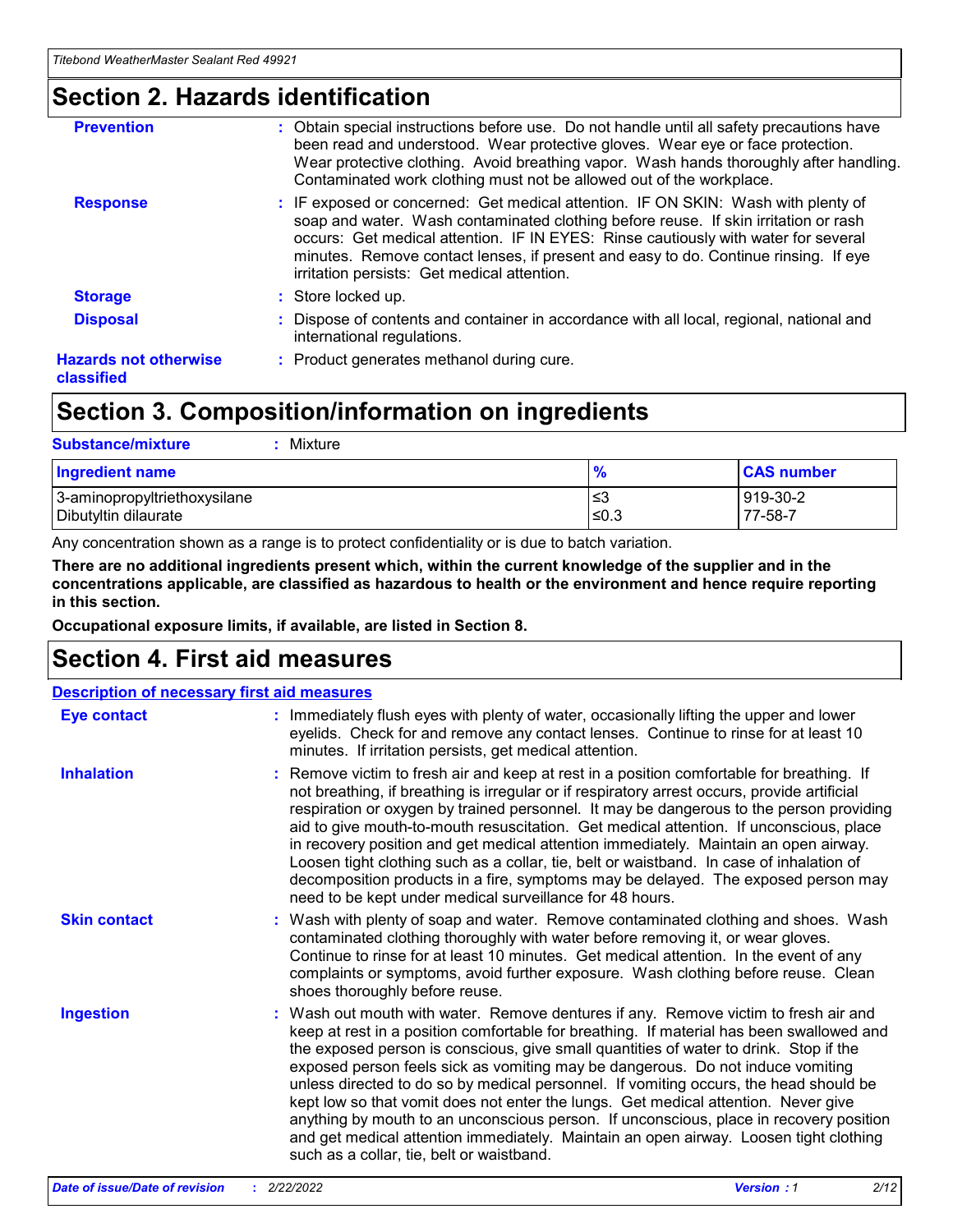## **Section 4. First aid measures**

| Most important symptoms/effects, acute and delayed |  |                                                                                                                                                                                                                                                                                                                                                                                                                 |
|----------------------------------------------------|--|-----------------------------------------------------------------------------------------------------------------------------------------------------------------------------------------------------------------------------------------------------------------------------------------------------------------------------------------------------------------------------------------------------------------|
| <b>Potential acute health effects</b>              |  |                                                                                                                                                                                                                                                                                                                                                                                                                 |
| <b>Eye contact</b>                                 |  | : May cause eye irritation.                                                                                                                                                                                                                                                                                                                                                                                     |
| <b>Inhalation</b>                                  |  | : No known significant effects or critical hazards.                                                                                                                                                                                                                                                                                                                                                             |
| <b>Skin contact</b>                                |  | : May cause skin irritation.                                                                                                                                                                                                                                                                                                                                                                                    |
| <b>Ingestion</b>                                   |  | : No known significant effects or critical hazards.                                                                                                                                                                                                                                                                                                                                                             |
| Over-exposure signs/symptoms                       |  |                                                                                                                                                                                                                                                                                                                                                                                                                 |
| <b>Eye contact</b>                                 |  | : Adverse symptoms may include the following:<br>irritation<br>watering<br>redness                                                                                                                                                                                                                                                                                                                              |
| <b>Inhalation</b>                                  |  | : Adverse symptoms may include the following:<br>reduced fetal weight<br>increase in fetal deaths<br>skeletal malformations                                                                                                                                                                                                                                                                                     |
| <b>Skin contact</b>                                |  | : Adverse symptoms may include the following:<br>irritation<br>redness<br>reduced fetal weight<br>increase in fetal deaths<br>skeletal malformations                                                                                                                                                                                                                                                            |
| <b>Ingestion</b>                                   |  | : Adverse symptoms may include the following:<br>reduced fetal weight<br>increase in fetal deaths<br>skeletal malformations                                                                                                                                                                                                                                                                                     |
|                                                    |  | <b>Indication of immediate medical attention and special treatment needed, if necessary</b>                                                                                                                                                                                                                                                                                                                     |
| <b>Notes to physician</b>                          |  | : In case of inhalation of decomposition products in a fire, symptoms may be delayed.<br>The exposed person may need to be kept under medical surveillance for 48 hours.                                                                                                                                                                                                                                        |
| <b>Specific treatments</b>                         |  | : No specific treatment.                                                                                                                                                                                                                                                                                                                                                                                        |
| <b>Protection of first-aiders</b>                  |  | : No action shall be taken involving any personal risk or without suitable training. If it is<br>suspected that fumes are still present, the rescuer should wear an appropriate mask or<br>self-contained breathing apparatus. It may be dangerous to the person providing aid to<br>give mouth-to-mouth resuscitation. Wash contaminated clothing thoroughly with water<br>before removing it, or wear gloves. |

**See toxicological information (Section 11)**

### **Section 5. Fire-fighting measures**

| <b>Extinguishing media</b>                             |                                                                                                                                                                                                     |
|--------------------------------------------------------|-----------------------------------------------------------------------------------------------------------------------------------------------------------------------------------------------------|
| <b>Suitable extinguishing</b><br>media                 | : Use an extinguishing agent suitable for the surrounding fire.                                                                                                                                     |
| <b>Unsuitable extinguishing</b><br>media               | : None known.                                                                                                                                                                                       |
| <b>Specific hazards arising</b><br>from the chemical   | : In a fire or if heated, a pressure increase will occur and the container may burst.                                                                                                               |
| <b>Hazardous thermal</b><br>decomposition products     | : Decomposition products may include the following materials:<br>carbon dioxide<br>carbon monoxide<br>nitrogen oxides<br>metal oxide/oxides                                                         |
| <b>Special protective actions</b><br>for fire-fighters | : Promptly isolate the scene by removing all persons from the vicinity of the incident if<br>there is a fire. No action shall be taken involving any personal risk or without suitable<br>training. |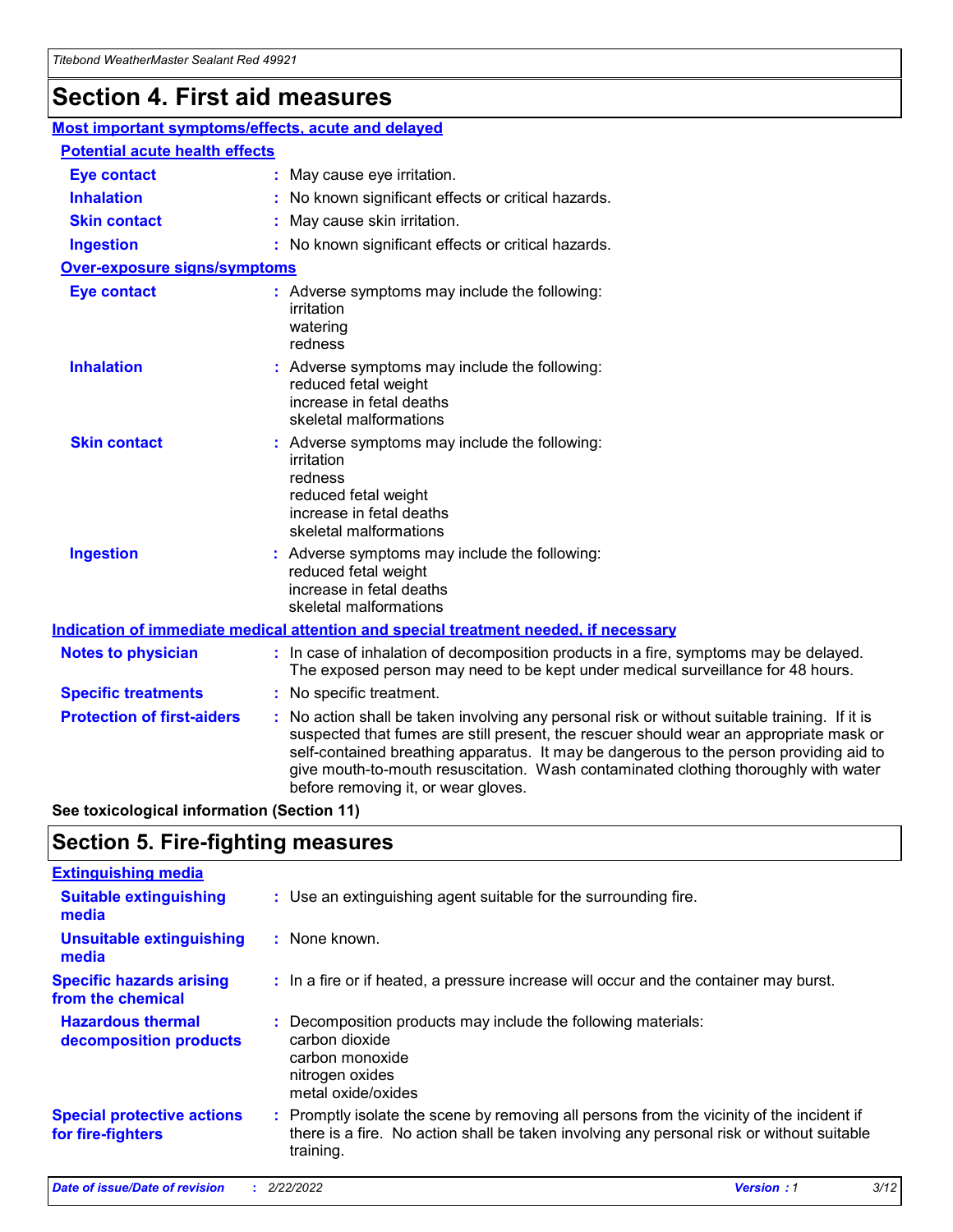### **Section 5. Fire-fighting measures**

**Special protective equipment for fire-fighters** Fire-fighters should wear appropriate protective equipment and self-contained breathing **:** apparatus (SCBA) with a full face-piece operated in positive pressure mode.

### **Section 6. Accidental release measures**

#### **Personal precautions, protective equipment and emergency procedures**

| For non-emergency<br>personnel                               | : No action shall be taken involving any personal risk or without suitable training.<br>Evacuate surrounding areas. Keep unnecessary and unprotected personnel from<br>entering. Do not touch or walk through spilled material. Avoid breathing vapor or mist.<br>Provide adequate ventilation. Wear appropriate respirator when ventilation is<br>inadequate. Put on appropriate personal protective equipment.                                                                                                                                                                                                                                                                                             |
|--------------------------------------------------------------|--------------------------------------------------------------------------------------------------------------------------------------------------------------------------------------------------------------------------------------------------------------------------------------------------------------------------------------------------------------------------------------------------------------------------------------------------------------------------------------------------------------------------------------------------------------------------------------------------------------------------------------------------------------------------------------------------------------|
| For emergency responders                                     | : If specialized clothing is required to deal with the spillage, take note of any information in<br>Section 8 on suitable and unsuitable materials. See also the information in "For non-<br>emergency personnel".                                                                                                                                                                                                                                                                                                                                                                                                                                                                                           |
| <b>Environmental precautions</b>                             | : Avoid dispersal of spilled material and runoff and contact with soil, waterways, drains<br>and sewers. Inform the relevant authorities if the product has caused environmental<br>pollution (sewers, waterways, soil or air).                                                                                                                                                                                                                                                                                                                                                                                                                                                                              |
| <b>Methods and materials for containment and cleaning up</b> |                                                                                                                                                                                                                                                                                                                                                                                                                                                                                                                                                                                                                                                                                                              |
| <b>Small spill</b>                                           | : Stop leak if without risk. Move containers from spill area. Dilute with water and mop up<br>if water-soluble. Alternatively, or if water-insoluble, absorb with an inert dry material and<br>place in an appropriate waste disposal container. Dispose of via a licensed waste<br>disposal contractor.                                                                                                                                                                                                                                                                                                                                                                                                     |
| <b>Large spill</b>                                           | : Stop leak if without risk. Move containers from spill area. Approach release from<br>upwind. Prevent entry into sewers, water courses, basements or confined areas. Wash<br>spillages into an effluent treatment plant or proceed as follows. Contain and collect<br>spillage with non-combustible, absorbent material e.g. sand, earth, vermiculite or<br>diatomaceous earth and place in container for disposal according to local regulations<br>(see Section 13). Dispose of via a licensed waste disposal contractor. Contaminated<br>absorbent material may pose the same hazard as the spilled product. Note: see<br>Section 1 for emergency contact information and Section 13 for waste disposal. |

### **Section 7. Handling and storage**

| <b>Precautions for safe handling</b>                                             |                                                                                                                                                                                                                                                                                                                                                                                                                                                                                                                                                                                                                                                                                                                                                                                                                                                  |
|----------------------------------------------------------------------------------|--------------------------------------------------------------------------------------------------------------------------------------------------------------------------------------------------------------------------------------------------------------------------------------------------------------------------------------------------------------------------------------------------------------------------------------------------------------------------------------------------------------------------------------------------------------------------------------------------------------------------------------------------------------------------------------------------------------------------------------------------------------------------------------------------------------------------------------------------|
| <b>Protective measures</b>                                                       | : Put on appropriate personal protective equipment (see Section 8). Persons with a<br>history of skin sensitization problems should not be employed in any process in which<br>this product is used. Avoid exposure - obtain special instructions before use. Avoid<br>exposure during pregnancy. Do not handle until all safety precautions have been read<br>and understood. Do not get in eyes or on skin or clothing. Do not ingest. Avoid<br>breathing vapor or mist. If during normal use the material presents a respiratory hazard,<br>use only with adequate ventilation or wear appropriate respirator. Keep in the original<br>container or an approved alternative made from a compatible material, kept tightly<br>closed when not in use. Empty containers retain product residue and can be hazardous.<br>Do not reuse container. |
| <b>Advice on general</b><br>occupational hygiene                                 | : Eating, drinking and smoking should be prohibited in areas where this material is<br>handled, stored and processed. Workers should wash hands and face before eating,<br>drinking and smoking. Remove contaminated clothing and protective equipment before<br>entering eating areas. See also Section 8 for additional information on hygiene<br>measures.                                                                                                                                                                                                                                                                                                                                                                                                                                                                                    |
| <b>Conditions for safe storage,</b><br>including any<br><b>incompatibilities</b> | Store between the following temperatures: 0 to 120°C (32 to 248°F). Store in<br>accordance with local regulations. Store in original container protected from direct<br>sunlight in a dry, cool and well-ventilated area, away from incompatible materials (see<br>Section 10) and food and drink. Store locked up. Keep container tightly closed and<br>sealed until ready for use. Containers that have been opened must be carefully<br>resealed and kept upright to prevent leakage. Do not store in unlabeled containers.<br>Use appropriate containment to avoid environmental contamination. See Section 10 for<br>incompatible materials before handling or use.                                                                                                                                                                         |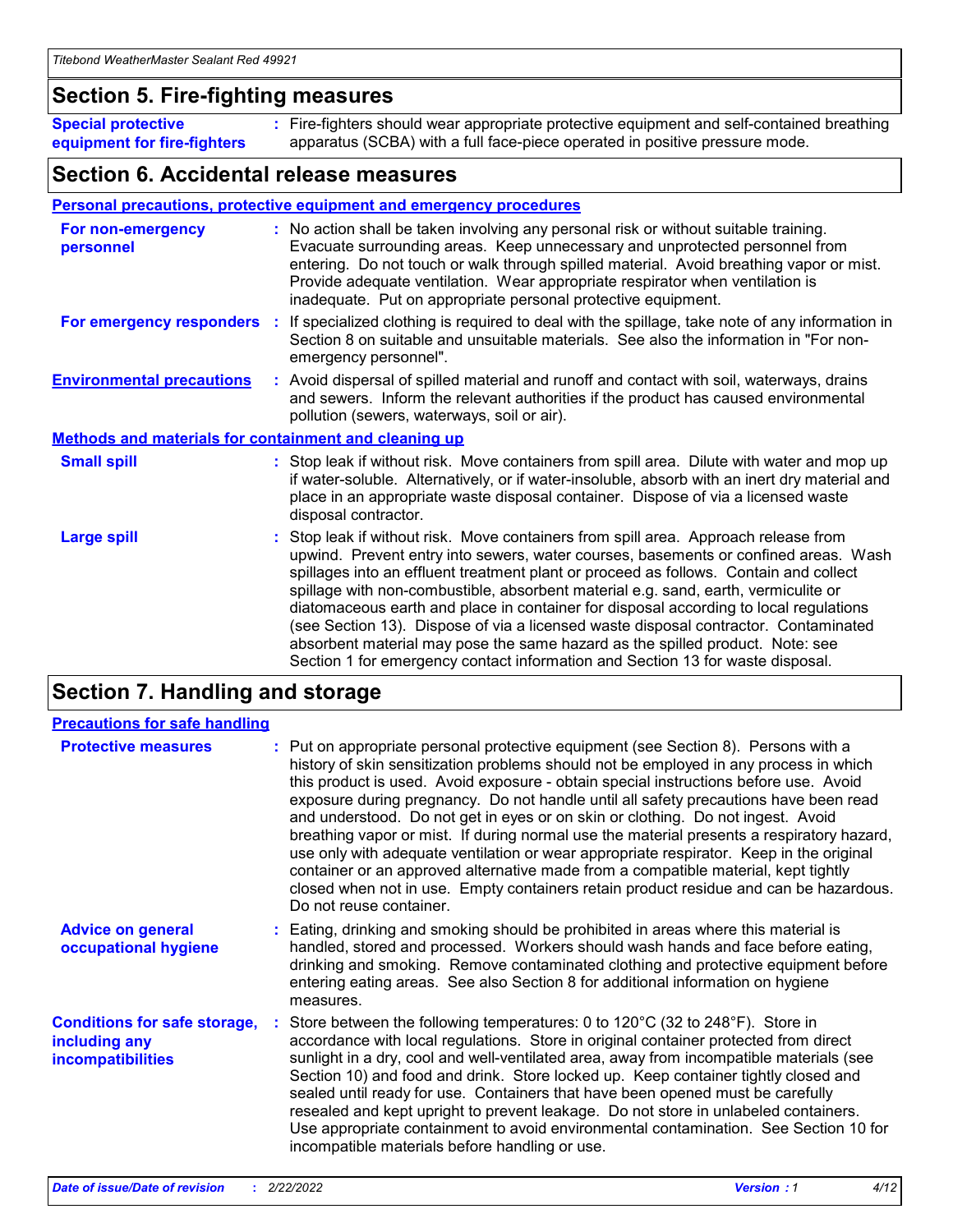## **Section 8. Exposure controls/personal protection**

#### **Control parameters**

#### **Occupational exposure limits**

| <b>Ingredient name</b>                               |    |                                          | <b>Exposure limits</b>                                                                                                                                                                                                                                                                                                                                                                                                                                                                                                                                                                                                 |
|------------------------------------------------------|----|------------------------------------------|------------------------------------------------------------------------------------------------------------------------------------------------------------------------------------------------------------------------------------------------------------------------------------------------------------------------------------------------------------------------------------------------------------------------------------------------------------------------------------------------------------------------------------------------------------------------------------------------------------------------|
| 3-aminopropyltriethoxysilane<br>Dibutyltin dilaurate |    |                                          | None.<br>ACGIH TLV (United States, 3/2019). Absorbed through skin.<br>Notes: as Sn<br>TWA: 0.1 mg/m <sup>3</sup> , (as Sn) 8 hours.<br>STEL: 0.2 mg/m <sup>3</sup> , (as Sn) 15 minutes.<br>NIOSH REL (United States, 10/2016). Absorbed through skin.<br>Notes: as Sn<br>TWA: 0.1 mg/m <sup>3</sup> , (as Sn) 10 hours.<br>OSHA PEL (United States, 5/2018). Notes: as Sn<br>TWA: $0.1 \text{ mg/m}^3$ , (as Sn) 8 hours.<br>OSHA PEL 1989 (United States, 3/1989). Absorbed through skin.<br>Notes: measured as Sn<br>TWA: 0.1 mg/m <sup>3</sup> , (measured as Sn) 8 hours. Form: Organic                           |
| <b>Appropriate engineering</b><br>controls           |    |                                          | : If user operations generate dust, fumes, gas, vapor or mist, use process enclosures,<br>local exhaust ventilation or other engineering controls to keep worker exposure to<br>airborne contaminants below any recommended or statutory limits.                                                                                                                                                                                                                                                                                                                                                                       |
| <b>Environmental exposure</b><br><b>controls</b>     |    |                                          | Emissions from ventilation or work process equipment should be checked to ensure<br>they comply with the requirements of environmental protection legislation. In some<br>cases, fume scrubbers, filters or engineering modifications to the process equipment<br>will be necessary to reduce emissions to acceptable levels.                                                                                                                                                                                                                                                                                          |
| <b>Individual protection measures</b>                |    |                                          |                                                                                                                                                                                                                                                                                                                                                                                                                                                                                                                                                                                                                        |
| <b>Hygiene measures</b>                              |    |                                          | : Wash hands, forearms and face thoroughly after handling chemical products, before<br>eating, smoking and using the lavatory and at the end of the working period.<br>Appropriate techniques should be used to remove potentially contaminated clothing.<br>Contaminated work clothing should not be allowed out of the workplace. Wash<br>contaminated clothing before reusing. Ensure that eyewash stations and safety<br>showers are close to the workstation location.                                                                                                                                            |
| <b>Eye/face protection</b>                           |    |                                          | : Safety eyewear complying with an approved standard should be used when a risk<br>assessment indicates this is necessary to avoid exposure to liquid splashes, mists,<br>gases or dusts. If contact is possible, the following protection should be worn, unless<br>the assessment indicates a higher degree of protection: chemical splash goggles.                                                                                                                                                                                                                                                                  |
| <b>Skin protection</b>                               |    |                                          |                                                                                                                                                                                                                                                                                                                                                                                                                                                                                                                                                                                                                        |
| <b>Hand protection</b>                               |    |                                          | : Chemical-resistant, impervious gloves complying with an approved standard should be<br>worn at all times when handling chemical products if a risk assessment indicates this is<br>necessary. Considering the parameters specified by the glove manufacturer, check<br>during use that the gloves are still retaining their protective properties. It should be<br>noted that the time to breakthrough for any glove material may be different for different<br>glove manufacturers. In the case of mixtures, consisting of several substances, the<br>protection time of the gloves cannot be accurately estimated. |
| <b>Body protection</b>                               |    | handling this product.                   | Personal protective equipment for the body should be selected based on the task being<br>performed and the risks involved and should be approved by a specialist before                                                                                                                                                                                                                                                                                                                                                                                                                                                |
| <b>Other skin protection</b>                         |    | specialist before handling this product. | : Appropriate footwear and any additional skin protection measures should be selected<br>based on the task being performed and the risks involved and should be approved by a                                                                                                                                                                                                                                                                                                                                                                                                                                          |
| <b>Respiratory protection</b>                        | ÷. | aspects of use.                          | Based on the hazard and potential for exposure, select a respirator that meets the<br>appropriate standard or certification. Respirators must be used according to a<br>respiratory protection program to ensure proper fitting, training, and other important                                                                                                                                                                                                                                                                                                                                                         |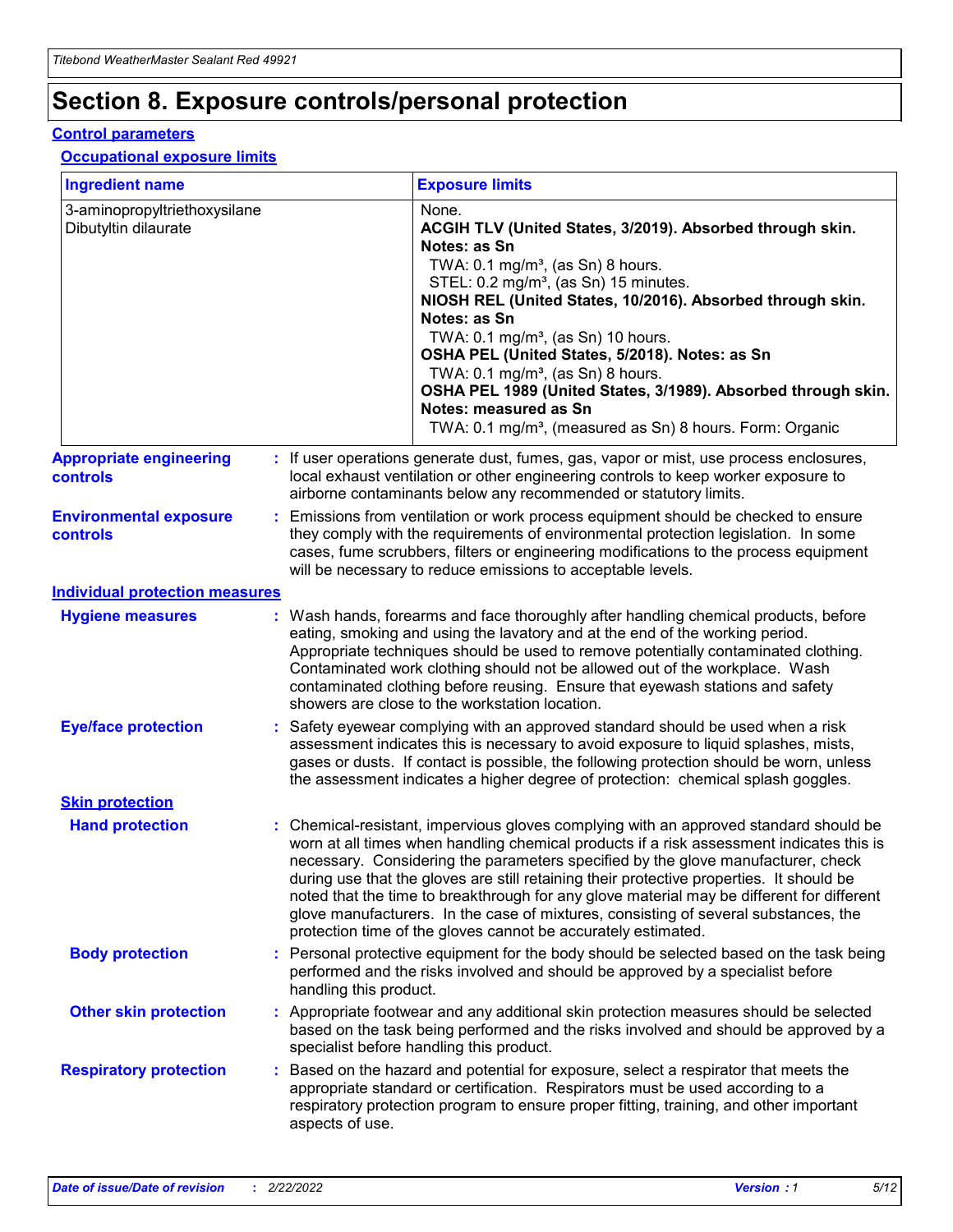### **Section 9. Physical and chemical properties**

#### **Appearance**

| <b>Physical state</b>                             | : Liquid. [Paste.]                                              |
|---------------------------------------------------|-----------------------------------------------------------------|
| <b>Color</b>                                      | $:$ Red.                                                        |
| Odor                                              | None [Slight]                                                   |
| <b>Odor threshold</b>                             | : Not available.                                                |
| рH                                                | : Not applicable.                                               |
| <b>Melting point</b>                              | : Not available.                                                |
| <b>Boiling point</b>                              | : >100°C (>212°F)                                               |
| <b>Flash point</b>                                | : Closed cup: >200°C (>392°F) [Setaflash.]                      |
| <b>Evaporation rate</b>                           | $:$ <1 (butyl acetate = 1)                                      |
| <b>Flammability (solid, gas)</b>                  | : Not available.                                                |
| Lower and upper explosive<br>(flammable) limits   | : Not available.                                                |
| <b>VOC (less water, less</b><br>exempt solvents)  | $: 0$ g/l                                                       |
|                                                   |                                                                 |
| <b>Volatility</b>                                 | $: 0\%$ (w/w)                                                   |
| <b>Vapor density</b>                              | : Not available.                                                |
| <b>Relative density</b>                           | : 1.4329                                                        |
| <b>Solubility</b>                                 | Insoluble in the following materials: cold water and hot water. |
| <b>Solubility in water</b>                        | : Not available.                                                |
| <b>Partition coefficient: n-</b><br>octanol/water | $:$ Not available.                                              |
| <b>Auto-ignition temperature</b>                  | : Not available.                                                |
| <b>Decomposition temperature</b>                  | : Not available.                                                |

## **Section 10. Stability and reactivity**

| <b>Reactivity</b>                            |    | : No specific test data related to reactivity available for this product or its ingredients.            |
|----------------------------------------------|----|---------------------------------------------------------------------------------------------------------|
| <b>Chemical stability</b>                    |    | : The product is stable.                                                                                |
| <b>Possibility of hazardous</b><br>reactions |    | : Under normal conditions of storage and use, hazardous reactions will not occur.                       |
| <b>Conditions to avoid</b>                   |    | : No specific data.                                                                                     |
| <b>Incompatible materials</b>                | ٠. | No specific data.                                                                                       |
| <b>Hazardous decomposition</b><br>products   | ÷. | Under normal conditions of storage and use, hazardous decomposition products should<br>not be produced. |

## **Section 11. Toxicological information**

### **Information on toxicological effects**

#### **Acute toxicity**

| <b>Product/ingredient name</b> | <b>Result</b>           | <b>Species</b> | <b>Dose</b>                | <b>Exposure</b> |
|--------------------------------|-------------------------|----------------|----------------------------|-----------------|
| 3-aminopropyltriethoxysilane   | <b>ILD50 Dermal</b>     | Rabbit         | 4.29 g/kg                  |                 |
| Dibutyltin dilaurate           | ILD50 Oral<br>LD50 Oral | Rat<br>Rat     | $1.57$ g/kg<br>175 $mg/kg$ |                 |
|                                |                         |                |                            |                 |

**Irritation/Corrosion**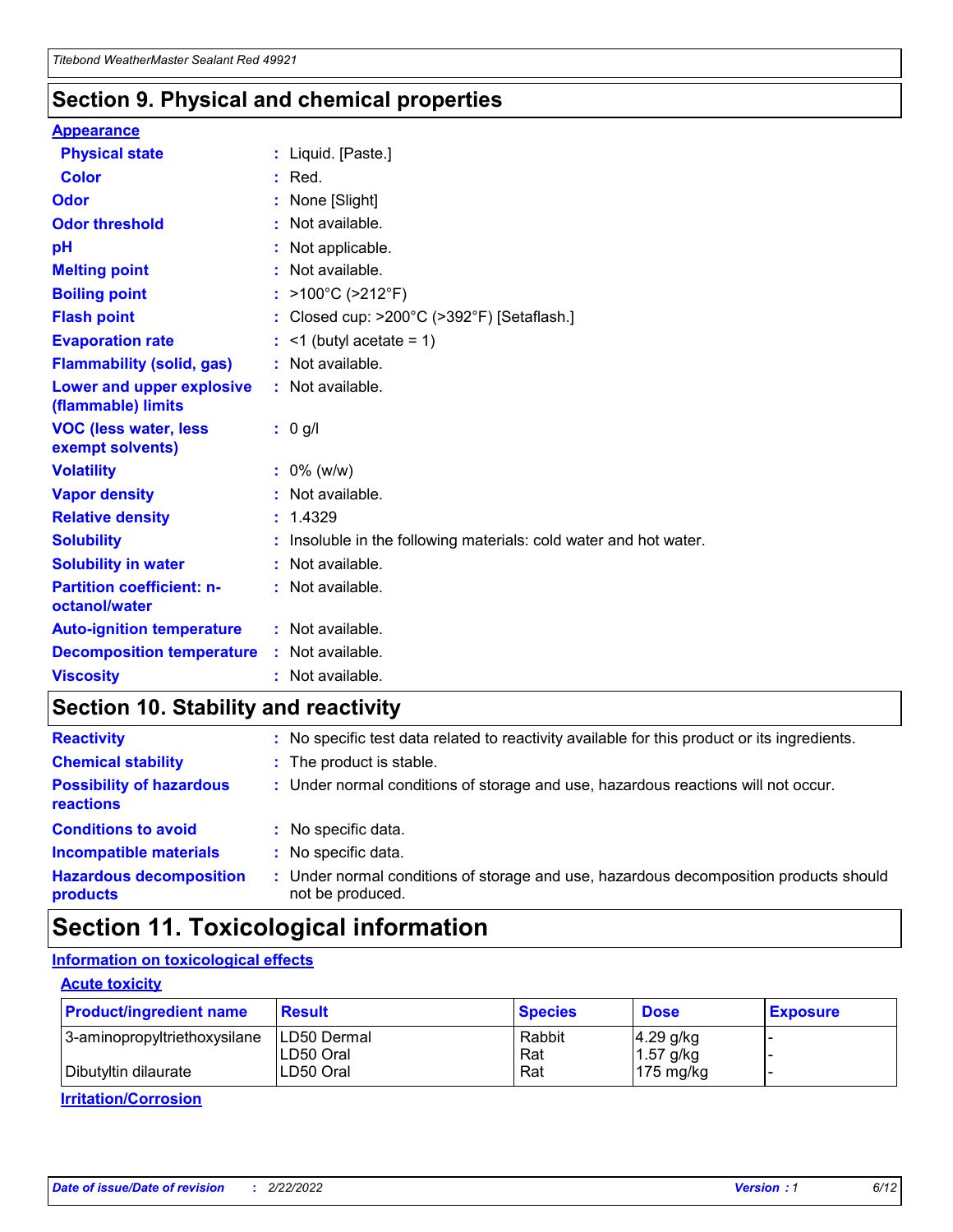## **Section 11. Toxicological information**

| <b>Product/ingredient name</b> | <b>Result</b>            | <b>Species</b> | <b>Score</b> | <b>Exposure</b>           | <b>Observation</b> |
|--------------------------------|--------------------------|----------------|--------------|---------------------------|--------------------|
| 3-aminopropyltriethoxysilane   | Eyes - Mild irritant     | Rabbit         |              | $100$ mg                  |                    |
|                                | Eyes - Severe irritant   | Rabbit         |              | 24 hours 750              |                    |
|                                |                          |                |              | ug                        |                    |
|                                | Skin - Severe irritant   | Rabbit         |              | 24 hours 5                | -                  |
| Dibutyltin dilaurate           | Eyes - Moderate irritant | Rabbit         |              | mq<br><b>24 hours 100</b> |                    |
|                                |                          |                |              | mg                        |                    |
|                                | Skin - Severe irritant   | Rabbit         |              | 500 mg                    |                    |

#### **Sensitization**

Not available.

#### **Mutagenicity**

Not available.

#### **Carcinogenicity**

Not available.

#### **Reproductive toxicity**

Not available.

#### **Teratogenicity**

Not available.

#### **Specific target organ toxicity (single exposure)**

Not available.

#### **Specific target organ toxicity (repeated exposure)**

| <b>Name</b>                                                                         |                                                                            | <b>Category</b>                                     | <b>Route of</b><br>exposure | <b>Target organs</b> |  |
|-------------------------------------------------------------------------------------|----------------------------------------------------------------------------|-----------------------------------------------------|-----------------------------|----------------------|--|
| Dibutyltin dilaurate                                                                |                                                                            | Category 1                                          |                             | respiratory system   |  |
| <b>Aspiration hazard</b><br>Not available.                                          |                                                                            |                                                     |                             |                      |  |
| <b>Information on the likely</b><br>routes of exposure                              | : Not available.                                                           |                                                     |                             |                      |  |
| <b>Potential acute health effects</b>                                               |                                                                            |                                                     |                             |                      |  |
| <b>Eye contact</b>                                                                  | : May cause eye irritation.                                                |                                                     |                             |                      |  |
| <b>Inhalation</b>                                                                   |                                                                            | : No known significant effects or critical hazards. |                             |                      |  |
| <b>Skin contact</b>                                                                 | : May cause skin irritation.                                               |                                                     |                             |                      |  |
| <b>Ingestion</b>                                                                    |                                                                            | : No known significant effects or critical hazards. |                             |                      |  |
| <b>Symptoms related to the physical, chemical and toxicological characteristics</b> |                                                                            |                                                     |                             |                      |  |
| <b>Eye contact</b>                                                                  | irritation<br>watering<br>redness                                          | : Adverse symptoms may include the following:       |                             |                      |  |
| <b>Inhalation</b>                                                                   | reduced fetal weight<br>increase in fetal deaths<br>skeletal malformations | : Adverse symptoms may include the following:       |                             |                      |  |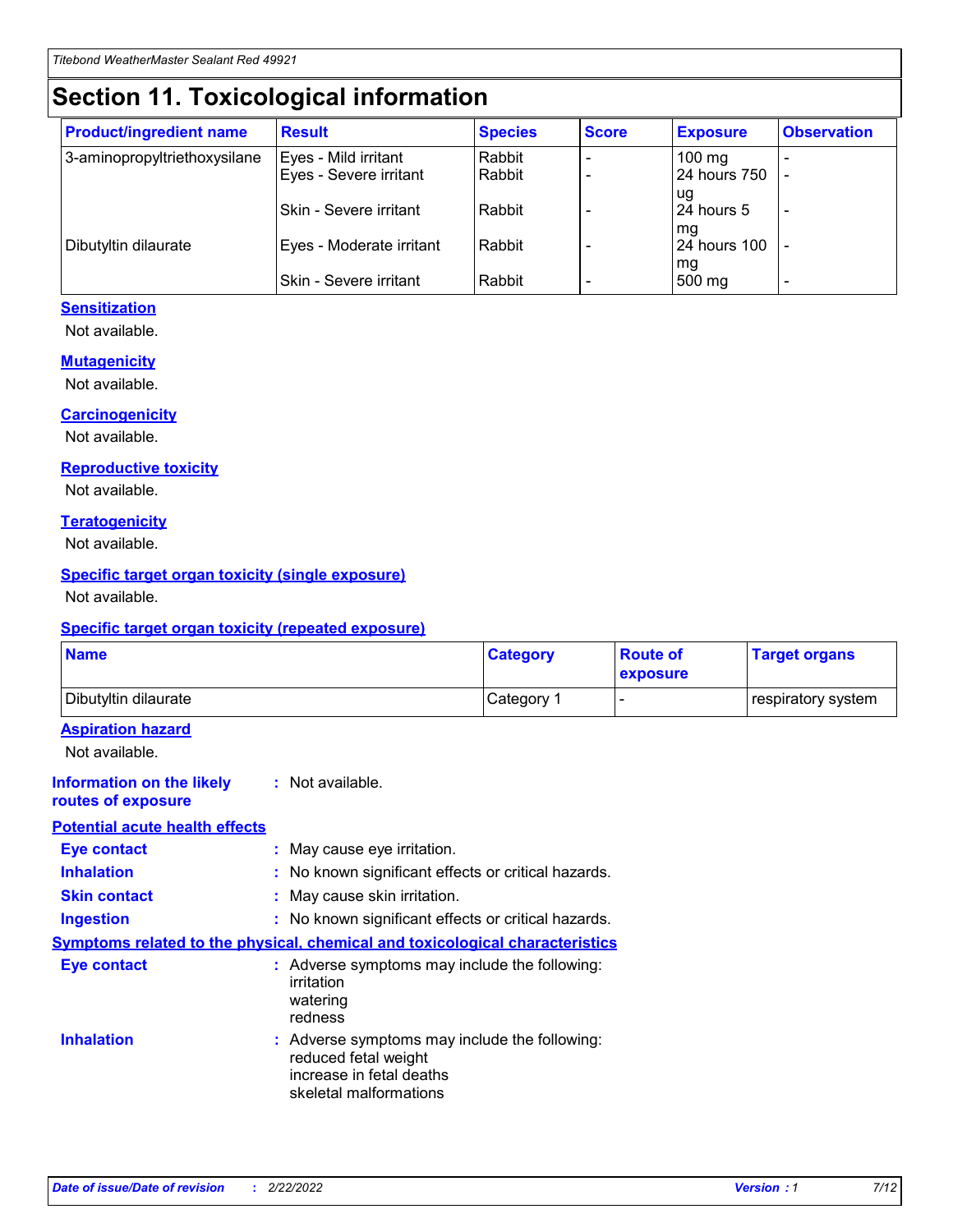## **Section 11. Toxicological information**

| <b>Skin contact</b>                     |                                                                                                          |
|-----------------------------------------|----------------------------------------------------------------------------------------------------------|
|                                         | : Adverse symptoms may include the following:<br>irritation                                              |
|                                         | redness                                                                                                  |
|                                         | reduced fetal weight                                                                                     |
|                                         | increase in fetal deaths                                                                                 |
|                                         | skeletal malformations                                                                                   |
| <b>Ingestion</b>                        | : Adverse symptoms may include the following:                                                            |
|                                         | reduced fetal weight                                                                                     |
|                                         | increase in fetal deaths                                                                                 |
|                                         | skeletal malformations                                                                                   |
|                                         | Delayed and immediate effects and also chronic effects from short and long term exposure                 |
| <b>Short term exposure</b>              |                                                                                                          |
| <b>Potential immediate</b>              | : Not available.                                                                                         |
| effects                                 |                                                                                                          |
| <b>Potential delayed effects</b>        | : Not available.                                                                                         |
| <b>Long term exposure</b>               |                                                                                                          |
| <b>Potential immediate</b>              | : Not available.                                                                                         |
| effects                                 |                                                                                                          |
| <b>Potential delayed effects</b>        | : Not available.                                                                                         |
| <b>Potential chronic health effects</b> |                                                                                                          |
| Not available.                          |                                                                                                          |
| <b>General</b>                          | : Once sensitized, a severe allergic reaction may occur when subsequently exposed to<br>very low levels. |
| <b>Carcinogenicity</b>                  | : No known significant effects or critical hazards.                                                      |
| <b>Mutagenicity</b>                     | No known significant effects or critical hazards.                                                        |
| <b>Teratogenicity</b>                   | May damage the unborn child.                                                                             |
| <b>Developmental effects</b>            | No known significant effects or critical hazards.                                                        |
| <b>Fertility effects</b>                | : May damage fertility.                                                                                  |
| <b>Numerical measures of toxicity</b>   |                                                                                                          |
| <b>Acute toxicity estimates</b>         |                                                                                                          |
|                                         |                                                                                                          |

Not available.

## **Section 12. Ecological information**

#### **Toxicity**

| <b>Product/ingredient name</b> | <b>Result</b>                     | <b>Species</b>                       | <b>Exposure</b> |
|--------------------------------|-----------------------------------|--------------------------------------|-----------------|
| Dibutyltin dilaurate           | Chronic EC10 > 2 mg/l Fresh water | Algae - Scenedesmus<br>I subspicatus | l 96 hours i    |

### **Persistence and degradability**

| <b>Product/ingredient name</b> | <b>Test</b>                                                                    | <b>Result</b>  |  | <b>Dose</b>       | <b>Inoculum</b>         |
|--------------------------------|--------------------------------------------------------------------------------|----------------|--|-------------------|-------------------------|
| Dibutyltin dilaurate           | OECD 301F<br>Ready<br>Biodegradability -<br>Manometric<br>Respirometry<br>Test | 23 % - 28 days |  |                   |                         |
| <b>Product/ingredient name</b> | <b>Aquatic half-life</b>                                                       |                |  | <b>Photolysis</b> | <b>Biodegradability</b> |
| Dibutyltin dilaurate           |                                                                                |                |  |                   | Inherent                |

### **Bioaccumulative potential**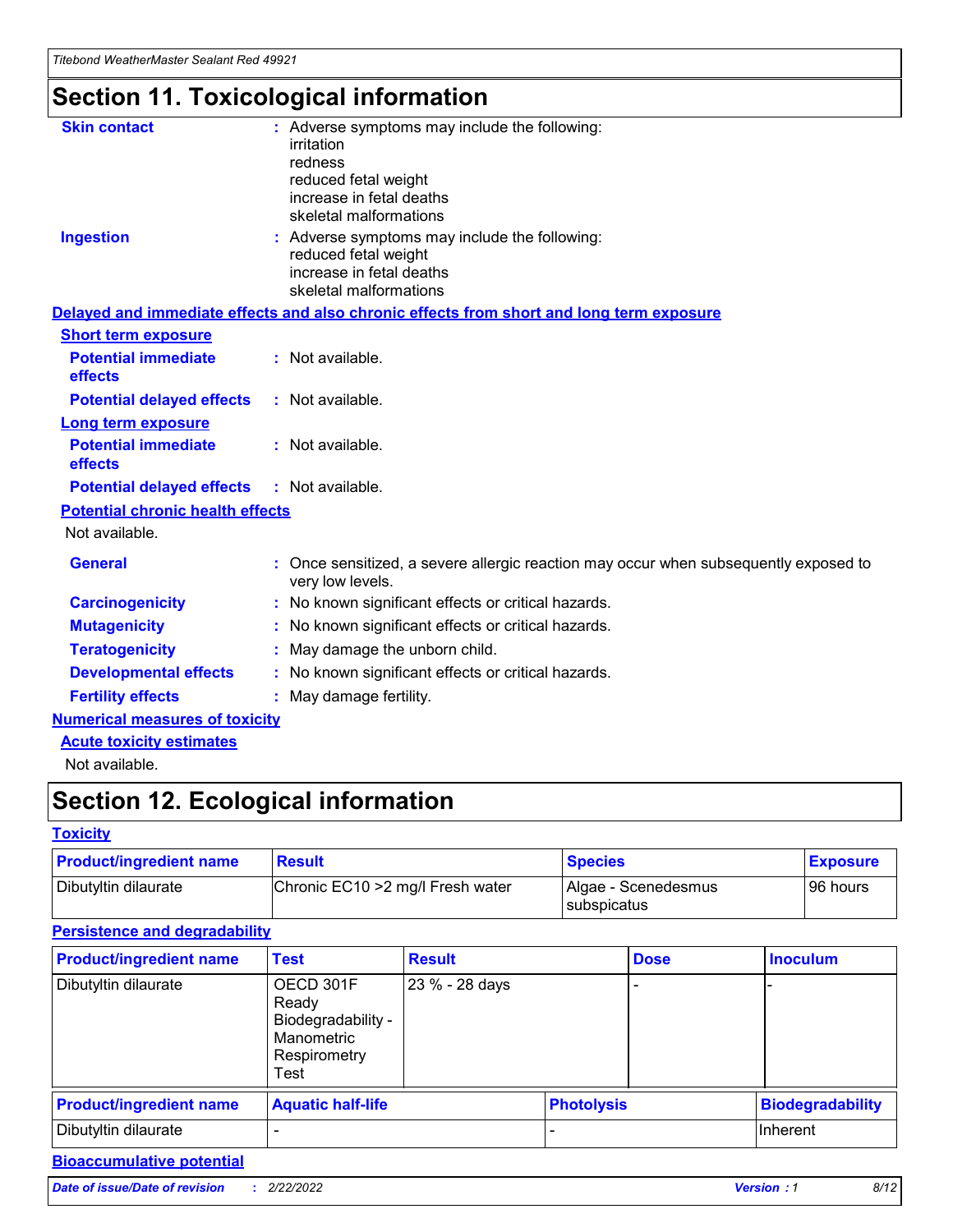## **Section 12. Ecological information**

| <b>Product/ingredient name</b>                       | ∣LoqP <sub>ow</sub> | <b>BCF</b>  | <b>Potential</b> |
|------------------------------------------------------|---------------------|-------------|------------------|
| 3-aminopropyltriethoxysilane<br>Dibutyltin dilaurate | 4.44                | 3.4<br>2.91 | low<br>low       |

#### **Mobility in soil**

| <b>Soil/water partition</b><br>coefficient (K <sub>oc</sub> ) | : Not available.                                    |
|---------------------------------------------------------------|-----------------------------------------------------|
| <b>Other adverse effects</b>                                  | : No known significant effects or critical hazards. |

### **Section 13. Disposal considerations**

| <b>Disposal methods</b> |  |  |
|-------------------------|--|--|

**Disposal methods** : The generation of waste should be avoided or minimized wherever possible. Disposal of this product, solutions and any by-products should at all times comply with the requirements of environmental protection and waste disposal legislation and any regional local authority requirements. Dispose of surplus and non-recyclable products via a licensed waste disposal contractor. Waste should not be disposed of untreated to the sewer unless fully compliant with the requirements of all authorities with jurisdiction. Waste packaging should be recycled. Incineration or landfill should only be considered when recycling is not feasible. This material and its container must be disposed of in a safe way. Care should be taken when handling emptied containers that have not been cleaned or rinsed out. Empty containers or liners may retain some product residues. Avoid dispersal of spilled material and runoff and contact with soil, waterways, drains and sewers.

## **Section 14. Transport information**

|                                      | <b>DOT</b><br><b>Classification</b> | <b>TDG</b><br><b>Classification</b> | <b>Mexico</b><br><b>Classification</b> | <b>ADR/RID</b>               | <b>IMDG</b>    | <b>IATA</b>    |
|--------------------------------------|-------------------------------------|-------------------------------------|----------------------------------------|------------------------------|----------------|----------------|
| <b>UN number</b>                     | Not regulated.                      | Not regulated.                      | Not regulated.                         | Not regulated.               | Not regulated. | Not regulated. |
| <b>UN proper</b><br>shipping name    |                                     |                                     |                                        |                              |                |                |
| <b>Transport</b><br>hazard class(es) | $\blacksquare$                      | $\overline{\phantom{0}}$            | $\overline{\phantom{a}}$               | $\qquad \qquad \blacksquare$ | $\blacksquare$ | $\blacksquare$ |
| <b>Packing group</b>                 | $\overline{\phantom{a}}$            | -                                   |                                        | -                            |                | -              |
| <b>Environmental</b><br>hazards      | No.                                 | No.                                 | No.                                    | No.                          | No.            | No.            |

### **Section 15. Regulatory information**

#### **U.S. Federal regulations**

#### **SARA 302/304**

#### **Composition/information on ingredients**

No products were found.

**SARA 304 RQ :** Not applicable.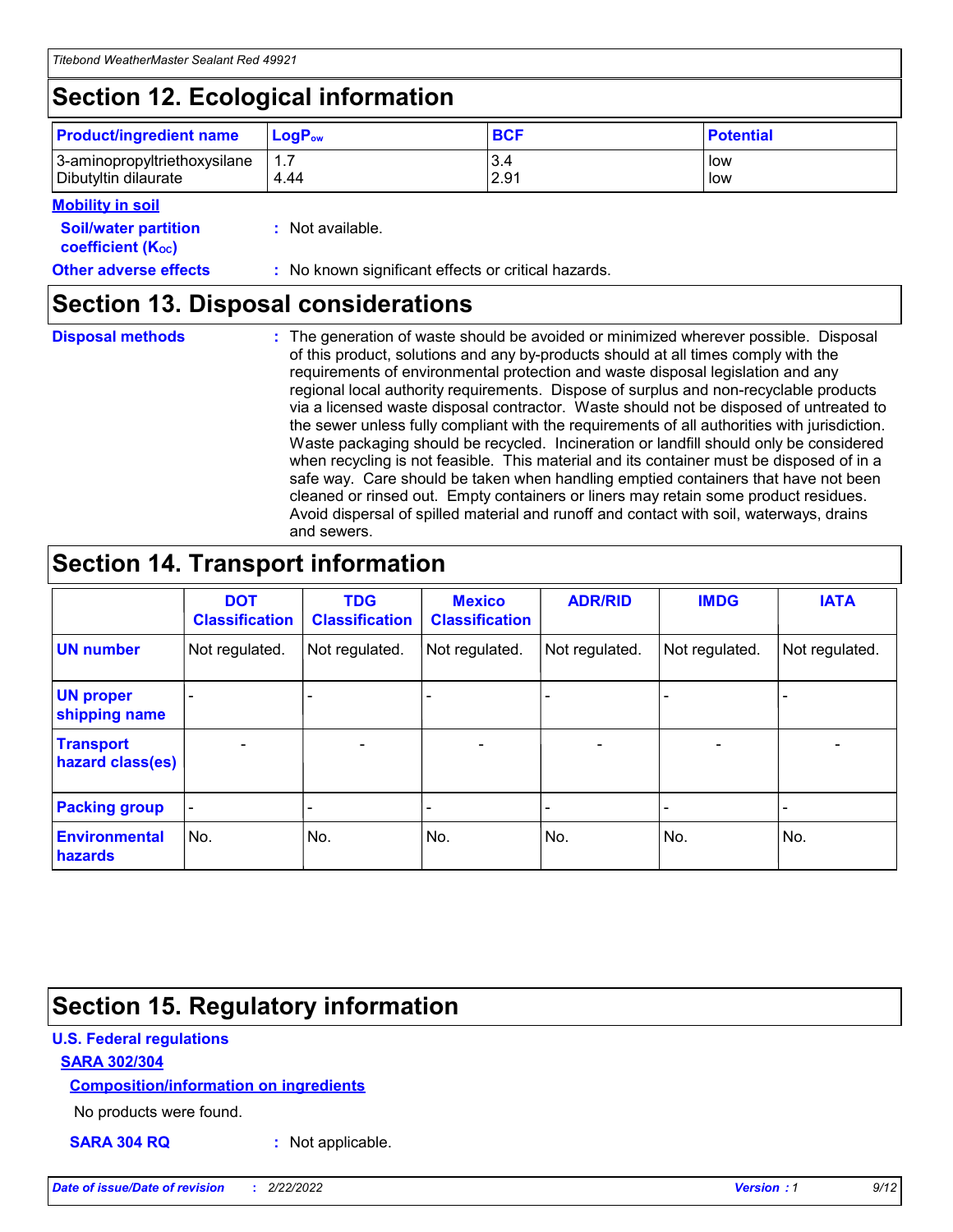## **Section 15. Regulatory information**

#### **SARA 311/312**

**Classification :** EYE IRRITATION - Category 2B SKIN SENSITIZATION - Category 1 TOXIC TO REPRODUCTION (Fertility) - Category 1B TOXIC TO REPRODUCTION (Unborn child) - Category 1B

#### **Composition/information on ingredients**

| <b>Name</b>                  | $\frac{9}{6}$ | <b>Classification</b>                                  |
|------------------------------|---------------|--------------------------------------------------------|
| 3-aminopropyltriethoxysilane | $\leq$ 3      | <b>FLAMMABLE LIQUIDS - Category 4</b>                  |
|                              |               | <b>ACUTE TOXICITY (oral) - Category 4</b>              |
|                              |               | SKIN IRRITATION - Category 2                           |
|                              |               | EYE IRRITATION - Category 2A                           |
| Dibutyltin dilaurate         | ≤0.3          | <b>ACUTE TOXICITY (oral) - Category 3</b>              |
|                              |               | SKIN CORROSION - Category 1C                           |
|                              |               | SERIOUS EYE DAMAGE - Category 1                        |
|                              |               | SKIN SENSITIZATION - Category 1                        |
|                              |               | <b>GERM CELL MUTAGENICITY - Category 2</b>             |
|                              |               | <b>TOXIC TO REPRODUCTION (Fertility) - Category 1B</b> |
|                              |               | TOXIC TO REPRODUCTION (Unborn child) - Category 1B     |
|                              |               | SPECIFIC TARGET ORGAN TOXICITY (REPEATED               |
|                              |               | EXPOSURE) (respiratory system) - Category 1            |

#### **State regulations**

| <b>Massachusetts</b> | : None of the components are listed. |
|----------------------|--------------------------------------|
| <b>New York</b>      | : None of the components are listed. |
| <b>New Jersey</b>    | : None of the components are listed. |
| <b>Pennsylvania</b>  | : None of the components are listed. |

#### **California Prop. 65**

**A** WARNING: This product can expose you to methanol, which is known to the State of California to cause birth defects or other reproductive harm. For more information go to www.P65Warnings.ca.gov.

| <b>Ingredient name</b> | No significant risk Maximum<br>level | acceptable dosage<br>level |
|------------------------|--------------------------------------|----------------------------|
| methanol               |                                      | Yes.                       |

#### **International regulations**

**Chemical Weapon Convention List Schedules I, II & III Chemicals** Not listed.

#### **Montreal Protocol**

Not listed.

**Stockholm Convention on Persistent Organic Pollutants**

Not listed.

### **UNECE Aarhus Protocol on POPs and Heavy Metals**

Not listed.

#### **Inventory list**

### **China :** All components are listed or exempted.

**United States TSCA 8(b) inventory :** All components are active or exempted.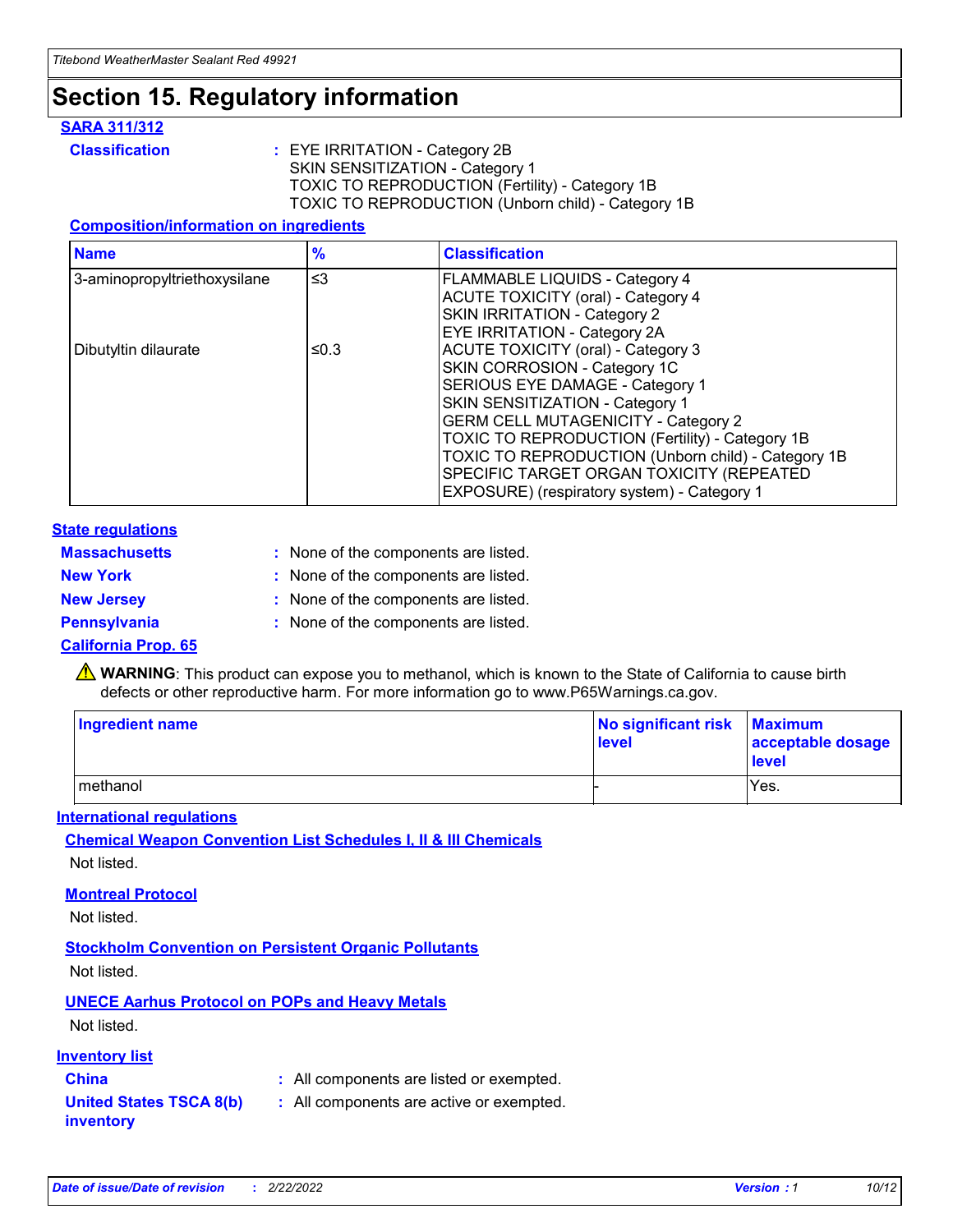## **Section 16. Other information**

**Hazardous Material Information System (U.S.A.)**



**Caution: HMIS® ratings are based on a 0-4 rating scale, with 0 representing minimal hazards or risks, and 4 representing significant hazards or risks. Although HMIS® ratings and the associated label are not required on SDSs or products leaving a facility under 29 CFR 1910.1200, the preparer may choose to provide them. HMIS® ratings are to be used with a fully implemented HMIS® program. HMIS® is a registered trademark and service mark of the American Coatings Association, Inc.**

**The customer is responsible for determining the PPE code for this material. For more information on HMIS® Personal Protective Equipment (PPE) codes, consult the HMIS® Implementation Manual.**

#### **National Fire Protection Association (U.S.A.)**



**Reprinted with permission from NFPA 704-2001, Identification of the Hazards of Materials for Emergency Response Copyright ©1997, National Fire Protection Association, Quincy, MA 02269. This reprinted material is not the complete and official position of the National Fire Protection Association, on the referenced subject which is represented only by the standard in its entirety.**

**Copyright ©2001, National Fire Protection Association, Quincy, MA 02269. This warning system is intended to be interpreted and applied only by properly trained individuals to identify fire, health and reactivity hazards of chemicals. The user is referred to certain limited number of chemicals with recommended classifications in NFPA 49 and NFPA 325, which would be used as a guideline only. Whether the chemicals are classified by NFPA or not, anyone using the 704 systems to classify chemicals does so at their own risk.**

#### **Procedure used to derive the classification**

|                                                                                                                                                                                 | <b>Classification</b>                                                                                                                                                                                                                                                                                                                                                                                                                                                                                                                                                           | <b>Justification</b>                                                     |  |
|---------------------------------------------------------------------------------------------------------------------------------------------------------------------------------|---------------------------------------------------------------------------------------------------------------------------------------------------------------------------------------------------------------------------------------------------------------------------------------------------------------------------------------------------------------------------------------------------------------------------------------------------------------------------------------------------------------------------------------------------------------------------------|--------------------------------------------------------------------------|--|
| <b>EYE IRRITATION - Category 2B</b><br>SKIN SENSITIZATION - Category 1<br>TOXIC TO REPRODUCTION (Fertility) - Category 1B<br>TOXIC TO REPRODUCTION (Unborn child) - Category 1B |                                                                                                                                                                                                                                                                                                                                                                                                                                                                                                                                                                                 | Expert judgment<br>Expert judgment<br>Expert judgment<br>Expert judgment |  |
| <b>History</b>                                                                                                                                                                  |                                                                                                                                                                                                                                                                                                                                                                                                                                                                                                                                                                                 |                                                                          |  |
| <b>Date of printing</b>                                                                                                                                                         | : 4/22/2022                                                                                                                                                                                                                                                                                                                                                                                                                                                                                                                                                                     |                                                                          |  |
| Date of issue/Date of<br>revision                                                                                                                                               | : 2/22/2022                                                                                                                                                                                                                                                                                                                                                                                                                                                                                                                                                                     |                                                                          |  |
| Date of previous issue                                                                                                                                                          | : No previous validation                                                                                                                                                                                                                                                                                                                                                                                                                                                                                                                                                        |                                                                          |  |
| <b>Version</b>                                                                                                                                                                  | $\therefore$ 1                                                                                                                                                                                                                                                                                                                                                                                                                                                                                                                                                                  |                                                                          |  |
| <b>Key to abbreviations</b>                                                                                                                                                     | $\therefore$ ATE = Acute Toxicity Estimate<br><b>BCF</b> = Bioconcentration Factor<br>GHS = Globally Harmonized System of Classification and Labelling of Chemicals<br>IATA = International Air Transport Association<br><b>IBC</b> = Intermediate Bulk Container<br><b>IMDG = International Maritime Dangerous Goods</b><br>LogPow = logarithm of the octanol/water partition coefficient<br>MARPOL = International Convention for the Prevention of Pollution From Ships, 1973<br>as modified by the Protocol of 1978. ("Marpol" = marine pollution)<br>$UN = United Nations$ |                                                                          |  |